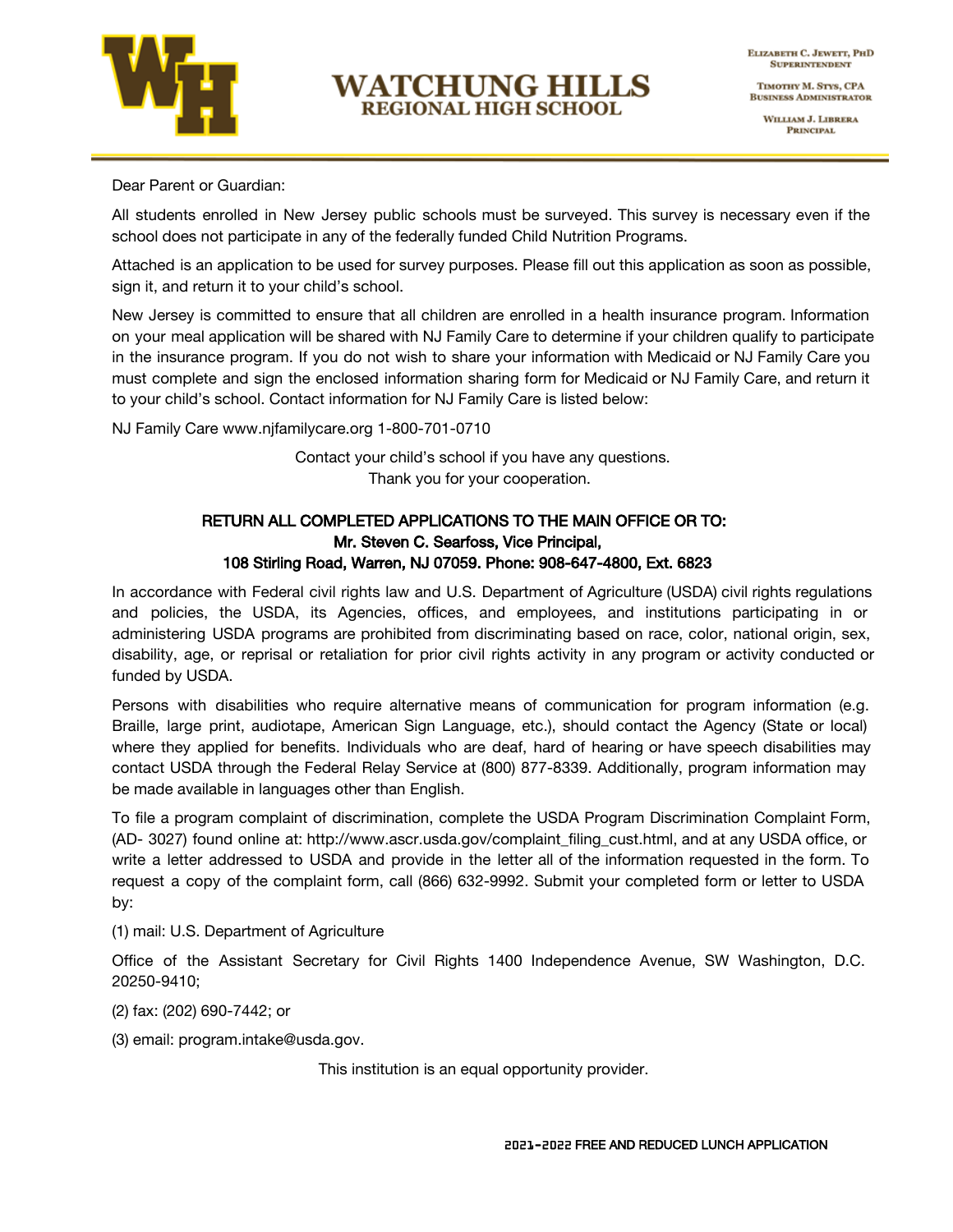# HOW TO APPLY FOR FREE AND REDUCED PRICE SCHOOL MEALS

Please use these instructions to help you fill out the application for free or reduced price school meals. You only need to submit one application per household, even if your children attend more than one school in the district. The application must be filled out completely to certify your children for free or reduced price school meals. Please follow these instructions in order! Each step of the instructions is the same as the steps on your application. If at any time you are not sure what to do next, please contact your school.

## STEP 1: LIST ALL HOUSEHOLD MEMBERS WHO ARE INFANTS, CHILDREN, AND STUDENTS UP TO AND INCLUDING GRADE 12

Tell us how many infants, children, and school students live in your household. They do NOT have to be related to you to be a part of your household.

Who should I list here? When filling out this section, please include ALL members in your household who are:

- Children age 18 or under AND are supported with the household's income;
- In your care under a foster arrangement, or qualify as homeless, migrant, or runaway youth;
- Students attending the school system, regardless of age.

| A) List each child's name. Print<br>each child's name. Use one line<br>of the application for each child.<br>When printing names, write one<br>letter in each box. Stop if you run<br>out of space. If there are more<br>children present than lines on<br>the application, attach a second<br>piece of paper with all required<br>information for the additional<br>children. | B) Is the child a student<br>in this school district?<br>Mark 'Yes' or 'No' under<br>the column titled<br>"Student" to tell us<br>which children attend<br>the school district here.<br>If you marked 'Yes,'<br>write the grade level of<br>the student in the<br>'Grade' column to the<br>right. | C) Do you have any foster children?<br>If any children listed are foster<br>children, mark the "Foster Child"<br>box next to the child's name. If you<br>are ONLY applying for foster<br>children, after finishing STEP 1, go<br>l to STEP 4.<br>Foster children who live with you<br>may count as members of your<br>household and should be listed on<br>your application. If you are applying<br>for both foster and non-foster<br>children, go to step 3. | D) Are any children<br>homeless, migrant, or<br>runaway? If you believe any<br>child listed in this section<br>meets this description, mark<br>the "Homeless, Migrant,<br>Runaway" box next to the<br>child's name and complete<br>all steps of the application. |
|--------------------------------------------------------------------------------------------------------------------------------------------------------------------------------------------------------------------------------------------------------------------------------------------------------------------------------------------------------------------------------|---------------------------------------------------------------------------------------------------------------------------------------------------------------------------------------------------------------------------------------------------------------------------------------------------|---------------------------------------------------------------------------------------------------------------------------------------------------------------------------------------------------------------------------------------------------------------------------------------------------------------------------------------------------------------------------------------------------------------------------------------------------------------|------------------------------------------------------------------------------------------------------------------------------------------------------------------------------------------------------------------------------------------------------------------|
|--------------------------------------------------------------------------------------------------------------------------------------------------------------------------------------------------------------------------------------------------------------------------------------------------------------------------------------------------------------------------------|---------------------------------------------------------------------------------------------------------------------------------------------------------------------------------------------------------------------------------------------------------------------------------------------------|---------------------------------------------------------------------------------------------------------------------------------------------------------------------------------------------------------------------------------------------------------------------------------------------------------------------------------------------------------------------------------------------------------------------------------------------------------------|------------------------------------------------------------------------------------------------------------------------------------------------------------------------------------------------------------------------------------------------------------------|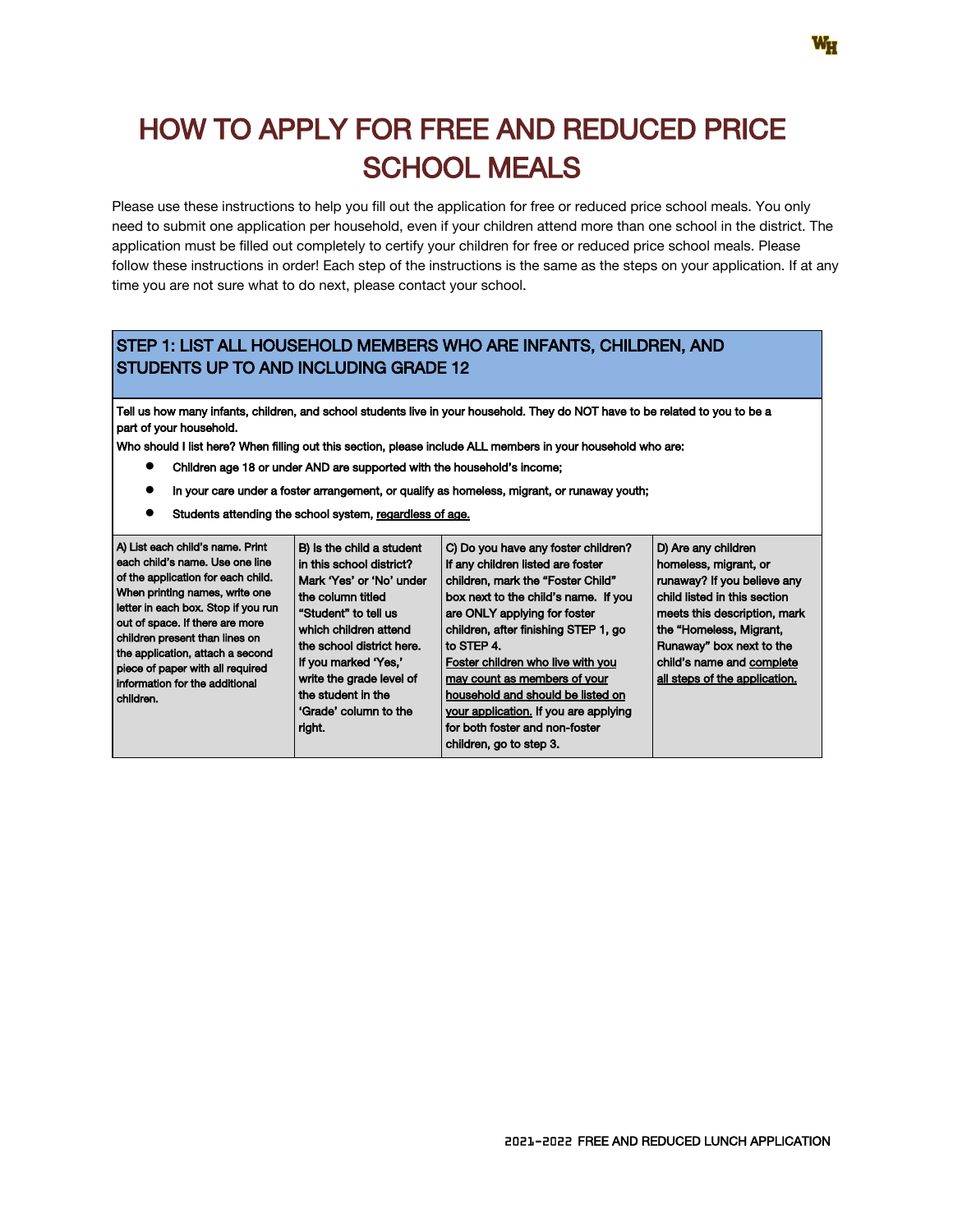## STEP 2: DO ANY HOUSEHOLD MEMBERS CURRENTLY PARTICIPATE IN SNAP, TANF, OR FDPIR?

If anyone in your household (including you) currently participates in one or more of the assistance programs listed below, your children are eligible for free school meals:

- The Supplemental Nutrition Assistance Program (SNAP) or NJ SNAP.
- Temporary Assistance for Needy Families (TANF) or NJ TANF/WorkFirst NJ.
- The Food Distribution Program on Indian Reservations (FDPIR).

| B) If anyone in your household participates in any of the above listed programs:<br>Write a case number for SNAP, TANF, or FDPIR. You only need to provide one<br>$\bullet$<br>case number. If you participate in one of these programs and do not know your<br>Leave STEP 2 blank<br>case number, contact your local county welfare agency:<br>http://www.nj.gov/humanservices/dfd/programs/njsnap/cwa/index.htm<br>and go to STEP 3.<br>Go to STEP 4. |                                                                                        |  |
|---------------------------------------------------------------------------------------------------------------------------------------------------------------------------------------------------------------------------------------------------------------------------------------------------------------------------------------------------------------------------------------------------------------------------------------------------------|----------------------------------------------------------------------------------------|--|
|                                                                                                                                                                                                                                                                                                                                                                                                                                                         | A) If no one in your household<br>participates in any of the above<br>listed programs: |  |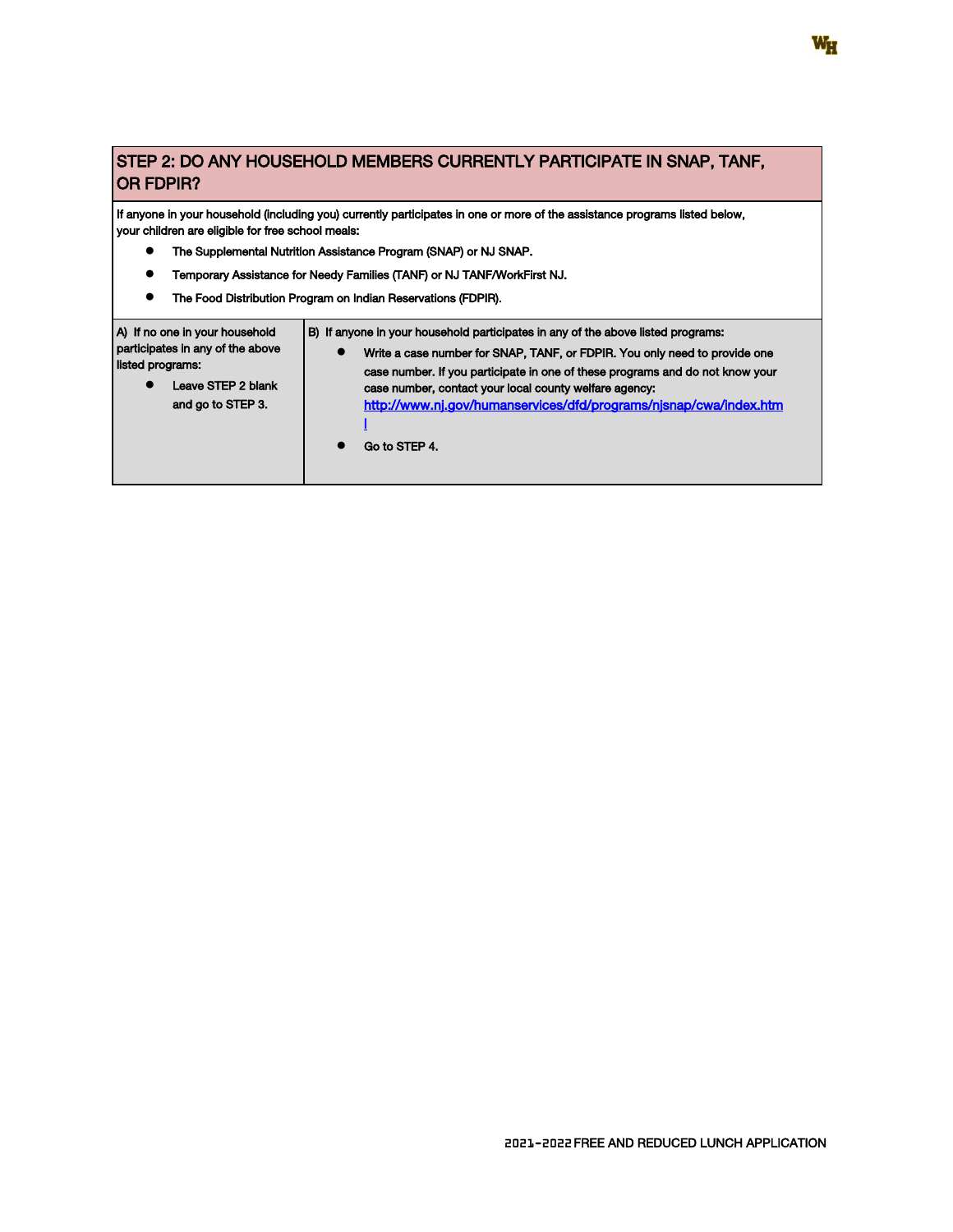## STEP 3: REPORT INCOME FOR ALL HOUSEHOLD MEMBERS

#### How do I report my income?

- Use the charts titled "Sources of Income for Adults" and "Sources of Income for Children," printed on the back side of the application form to determine if your household has income to report.
- Report all amounts in GROSS INCOME ONLY. Report all income in whole dollars. Do not include cents.
	- Gross income is the total income received before taxes.
	- Many people think of income as the amount they "take home" and not the total, "gross" amount. Make sure that the income you report on this application has NOT been reduced to pay for taxes, insurance premiums, or any other amounts taken from your pay.
- Write a "0" in any fields where there is no income to report. Any income fields left empty or blank will also be counted as a zero. If you write '0' or leave any fields blank, you are certifying (promising) that there is no income to report. If local officials suspect that your household income was reported incorrectly, your application will be investigated.
- Mark how often each type of income is received using the checkboxes to the right of each field.

#### 3.A. REPORT INCOME EARNED BY CHILDREN

A) Report all income earned or received by children. Report the combined gross income for ALL children listed in STEP 1 in your household in the box marked "Child Income." Only count foster children's income if you are applying for them together with the rest of your household.

What is Child Income? Child income is money received from outside your household that is paid DIRECTLY to your children. Many households do not have any child income.

#### 3.B REPORT INCOME EARNED BY ADULTS

#### Who should I list here?

- When filling out this section, please include ALL adult members in your household who are living with you and share income and expenses, even if they are not related and even if they do not receive income of their own.
- Do NOT include:
	- People who live with you but are not supported by your household's income AND do not contribute income to your household.
	- Infants, Children and students already listed in STEP 1.

| <b>B</b> ) List adult household<br>members' names. Print the name<br>of each household member in the<br>boxes marked "Names of Adult<br>Household Members (First and<br>Last)." Do not list any household<br>members you listed in <b>STEP 1</b> . If<br>l a child listed in <b>STEP 1</b> has<br>income, follow the instructions in<br>STEP 3, part A. | C) Report earnings from work. Report all<br>income from work in the "Earnings from Work"<br>field on the application. This is usually the<br>money received from working at jobs. If you are<br>a self-employed business or farm owner, you<br>will report your net income.<br>What if I am self-employed? Report income<br>from that work as a net amount. This is<br>calculated by subtracting the total operating<br>expenses of your business from its gross<br>receipts or revenue.                                                   | D) Report income from public<br>assistance/child support/alimony. Report all<br>income that applies in the "Public"<br>Assistance/Child Support/Alimony" field on the<br>application. Do not report the cash value of any<br>public assistance benefits NOT listed on the<br>chart. If income is received from child support<br>or alimony, only report court-ordered payments.<br>Informal but regular payments should be<br>reported as "other" income in the next part. |
|---------------------------------------------------------------------------------------------------------------------------------------------------------------------------------------------------------------------------------------------------------------------------------------------------------------------------------------------------------|--------------------------------------------------------------------------------------------------------------------------------------------------------------------------------------------------------------------------------------------------------------------------------------------------------------------------------------------------------------------------------------------------------------------------------------------------------------------------------------------------------------------------------------------|----------------------------------------------------------------------------------------------------------------------------------------------------------------------------------------------------------------------------------------------------------------------------------------------------------------------------------------------------------------------------------------------------------------------------------------------------------------------------|
| E) Report income from<br>pensions/retirement/all other<br><b>income.</b> Report all income that<br>applies in the<br>"Pensions/Retirement/ All Other<br>Income" field on the application.                                                                                                                                                               | F) Report total household size. Enter the total<br>number of household members in the field<br>"Total Household Members (Children and<br>Adults)." This number MUST be equal to the<br>number of household members listed in <b>STEP 1</b><br>and <b>STEP 3.</b> If there are any members of your<br>household that you have not listed on the<br>application, go back and add them. It is very<br>important to list all household members, as the<br>size of your household affects your eligibility for<br>free and reduced price meals. | G) Provide the last four digits of your Social<br>Security Number. An adult household member<br>must enter the last four digits of their Social<br>Security Number in the space provided. You are<br>eligible to apply for benefits even if you do not<br>have a Social Security Number. If no adult<br>household members have a Social Security<br>Number, leave this space blank and mark the<br>box to the right labeled "Check if no SSN."                             |

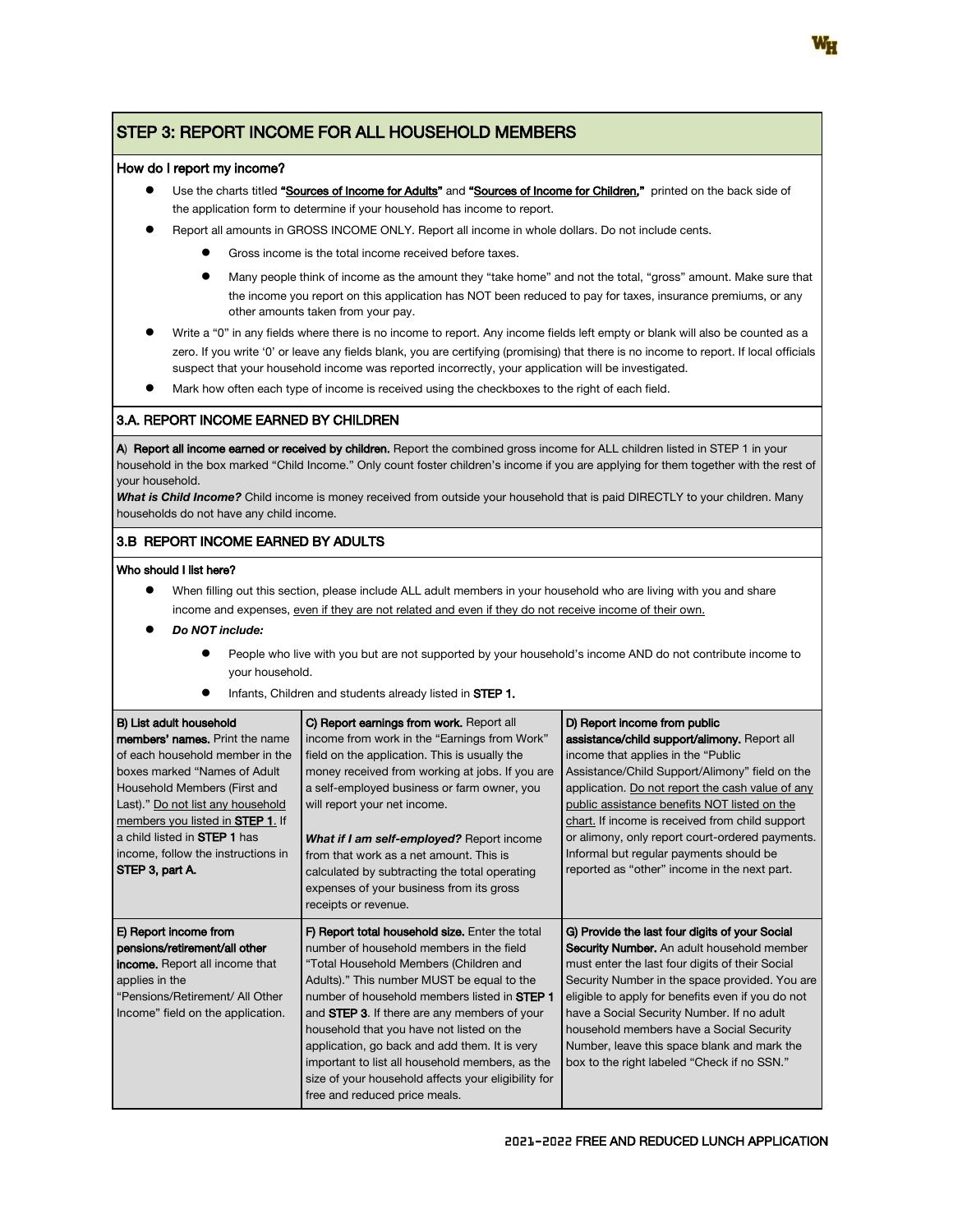## STEP 4: CONTACT INFORMATION AND ADULT SIGNATURE

All applications must be signed by an adult member of the household. By signing the application, that household member is promising that all information has been truthfully and completely reported. Before completing this section, please also make sure you have read the privacy and civil rights statements on the back of the application.

| A) Provide your contact information.                                                                                                                                                                                                                    | B) Print and sign your                                                                            | C) Mail           | D) Share children's racial and ethnic                                                                                                                                         |
|---------------------------------------------------------------------------------------------------------------------------------------------------------------------------------------------------------------------------------------------------------|---------------------------------------------------------------------------------------------------|-------------------|-------------------------------------------------------------------------------------------------------------------------------------------------------------------------------|
| Write your current address in the fields                                                                                                                                                                                                                | name and write today's                                                                            | Completed Form    | <b>identities (optional).</b> On the back of                                                                                                                                  |
| provided if this information is available. If                                                                                                                                                                                                           | <b>date.</b> Print the name of                                                                    | to your School or | the application, we ask you to share                                                                                                                                          |
| you have no permanent address, this does<br>not make your children ineligible for free or<br>reduced price school meals. Sharing a<br>phone number, email address, or both is<br>optional, but helps us reach you quickly if<br>we need to contact you. | the adult signing the<br>application and that<br>person signs in the box<br>"Signature of adult." | District.         | information about your children's race<br>and ethnicity. This field is optional and<br>does not affect your children's eligibility<br>for free or reduced price school meals. |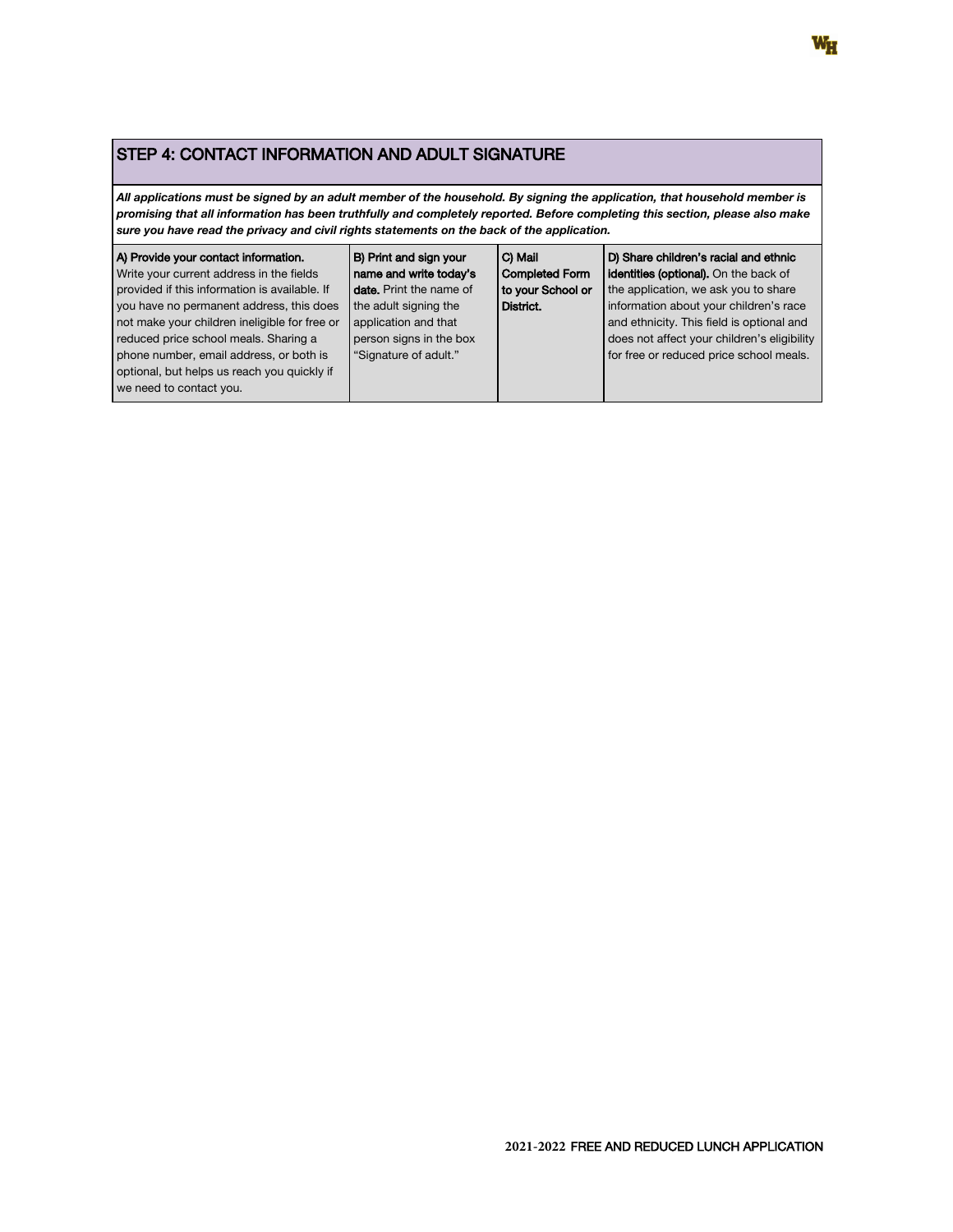# FREQUENTLY ASKED QUESTIONS ABOUT FREE AND REDUCED PRICE SCHOOL MEALS

Dear Parent/Guardian:

Children need healthy meals to learn. WATCHUNG HILLS REGIONAL HIGH SCHOOL offers healthy meals every school day at the prices listed below. Your children may qualify for free meals or for reduced price meals.

|                                                                                                    | <b>FULL PRICE</b> | <b>REDUCED PRICE</b> |
|----------------------------------------------------------------------------------------------------|-------------------|----------------------|
| Lunch                                                                                              | $$3.60*$          | \$0.40               |
| * Variable lunch price                                                                             |                   |                      |
| THE SCHOOL MENU CAN BE ACCESSED AT<br>http://www.pomptonianmenus.com/index.asp?id=watchung%20hills |                   |                      |

This packet includes an application for free or reduced price meal benefits, and a set of detailed instructions.

Below are some common questions and answers to help you with the application process.

### 1. Who can get free OR REDUCED PRICE meals?

- All children in households receiving benefits from NJ SNAP or NJ TANF/WorkFirst-NJ are eligible for free meals.
- Foster children that are under the legal responsibility of a foster care agency or court are eligible for free meals.
- Children participating in their school's Head Start program are eligible for free meals.
- Children who meet the definition of homeless, runaway, or migrant are eligible for free meals.
- Children may receive free or reduced price meals if your household's income is within the limits on the Federal Income Eligibility Guidelines. Your children may qualify for free or reduced price meals if your household income falls at or below the limits on this chart.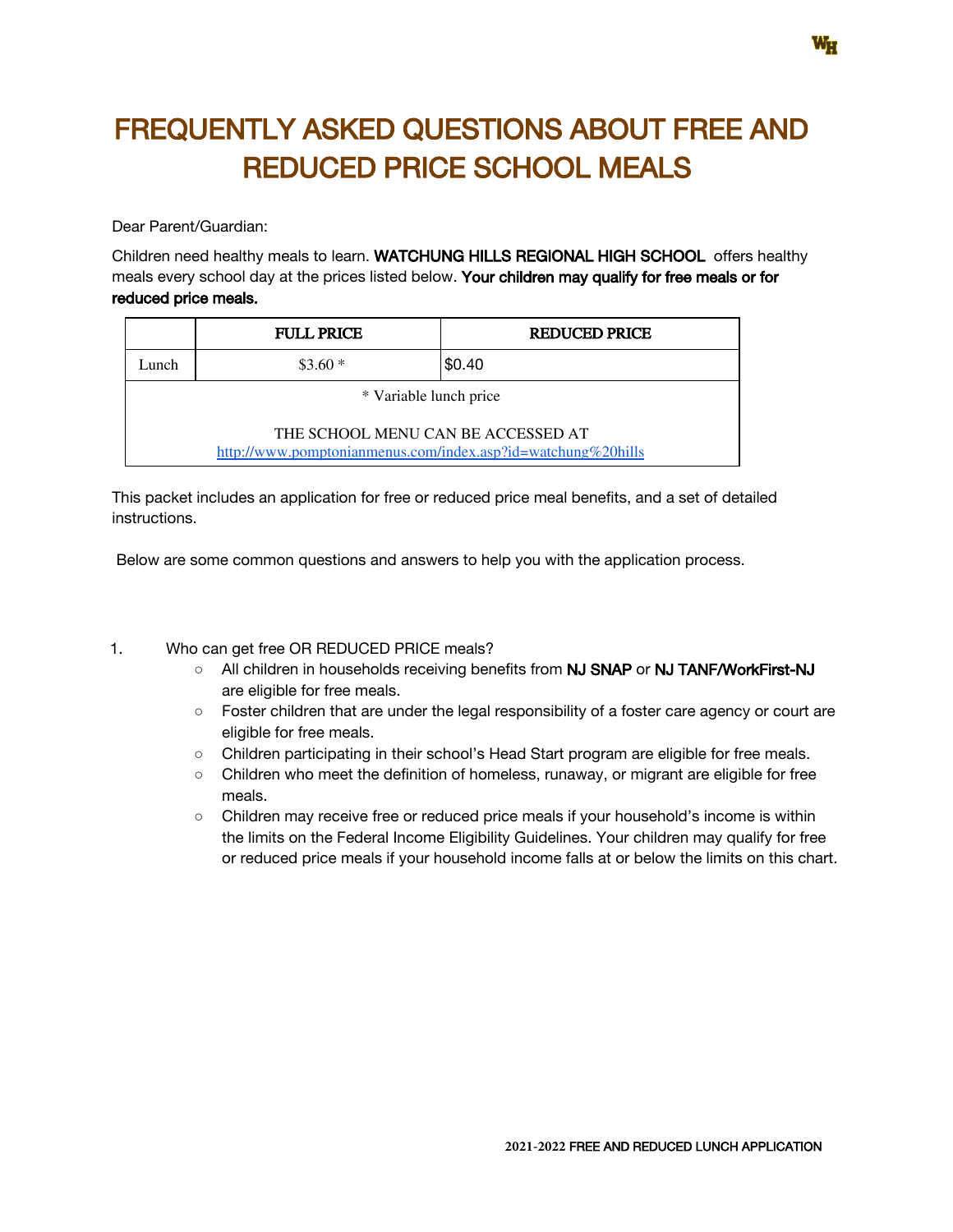- 2. HOW DO I KNOW IF MY CHILDREN QUALIFY AS homeless, MIGRANT, OR RUNAWAY? Do the members of your household lack a permanent address? Are you staying together in a shelter, hotel, or other temporary housing arrangement? Does your family relocate on a seasonal basis? Are any children living with you who have chosen to leave their prior family or household? If you believe children in your household meet these descriptions and haven't been told your children will get free meals, please call or e-mail your school, homeless liaison or migrant coordinator.
- 3. Do I need to fill out an application for each child? No. Use one Free and Reduced Price School Meals Application for all students in your household. We cannot approve an application that is not complete, so be sure to fill out all required information. Return the completed application to one of your children's schools.
- 4. SHOULD I FILL OUT AN APPLICATION IF I RECEIVED A LETTER THIS SCHOOL YEAR SAYING MY CHILDREN ARE ALREADY APPROVED FOR FREE MEALS? No, but please read the letter you got carefully and follow the instructions. If any children in your household were missing from your eligibility notification, contact your school immediately.
- 5. CAN I APPLY ONLINE? If available, you are encouraged to complete an online application instead of a paper application if you are able. The online application has the same requirements and will ask you for the same information as the paper application. Contact your school if you have any questions about the online application.
- 6. MY CHILD'S APPLICATION WAS APPROVED LAST YEAR. DO I NEED TO FILL OUT A NEW ONE? Yes. Your child's application is only good for that school year and for the first few days of this school year. You must send in a new application unless the school told you that your child is eligible for the new school year. If you do not send in a new application that is approved by the school or you have not been notified that your child is eligible for free meals, your child will be charged the full price for meals.
- 7. I GET WIC. CAN MY CHILDREN GET FREE MEALS? Children in households participating in WIC may be eligible for free or reduced price meals. Please send in an application.
- 8. Will the information I give be checked? Yes. We may also ask you to send written proof of the household income you report.
- 9. If I don't qualify now, may I apply later? Yes, you may apply at any time during the school year. For example, children with a parent or guardian who becomes unemployed may become eligible for free and reduced price meals if the household income drops below the income limit.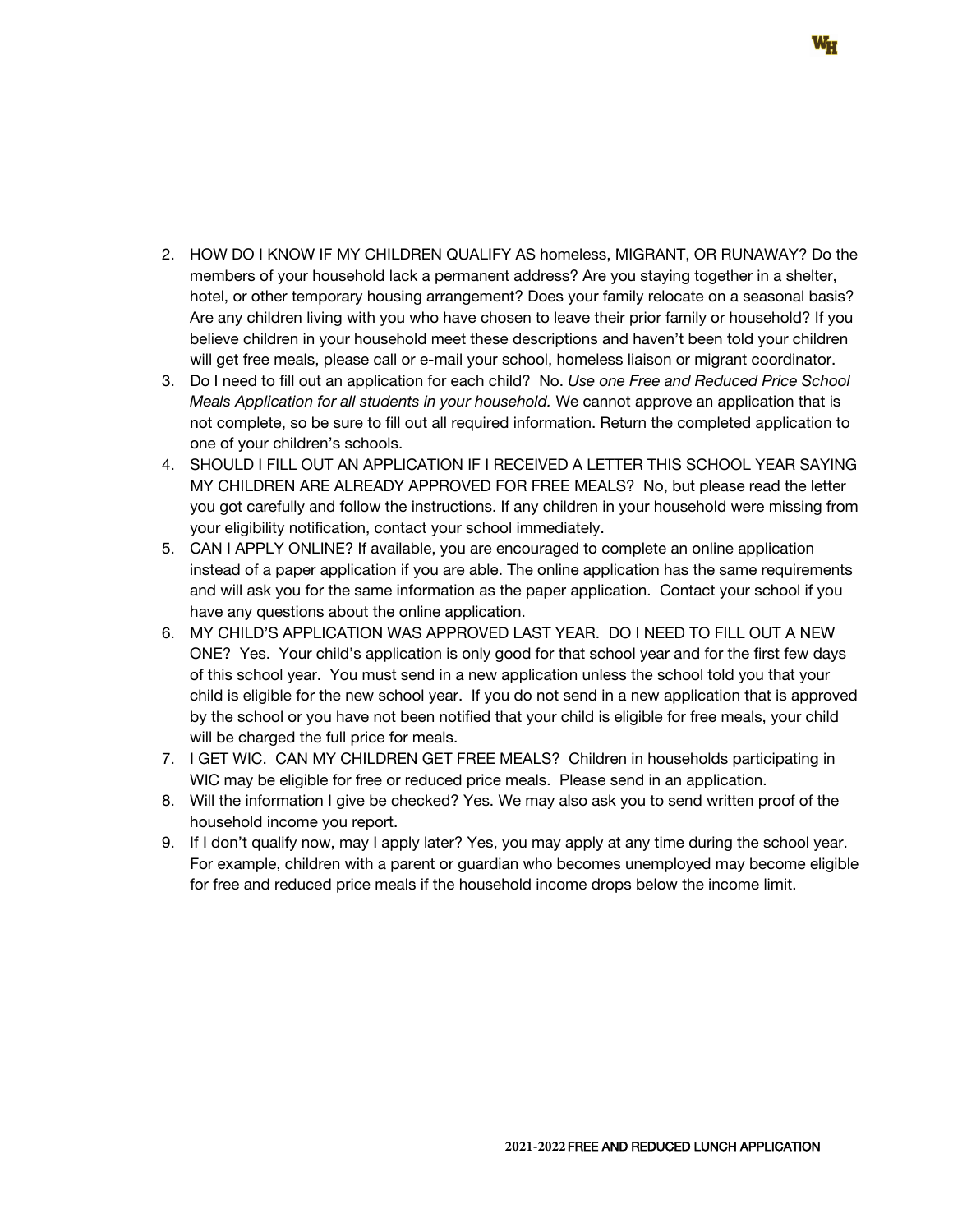10. What if I disagree with the school's decision about my application? You should talk to school officials. You also may ask for a hearing by calling or writing to:

STEVEN C. SEARFOSS, VICE PRINCIPAL WATCHUNG HILLS REGIONAL HIGH SCHOOL, 108 STIRLING ROAD, WARREN, NJ 07059 908-647-4800, Ext. 6823.

- 11. May I apply if someone in my household is not a U.S. citizen? Yes. You, your children, or other household members do not have to be U.S. citizens to apply for free or reduced price meals.
- 12. What if my income is not always the same? List the amount that you normally receive. For example, if you normally make \$1000 each month, but you missed some work last month and only made \$900, put down that you made \$1000 per month. If you normally get overtime, include it, but do not include it if you only work overtime sometimes. If you have lost a job or had your hours or wages reduced, use your current income.
- 13. WHAT IF SOME HOUSEHOLD MEMBERS HAVE NO INCOME TO REPORT? Household members may not receive some types of income we ask you to report on the application, or may not receive income at all. Whenever this happens, please write a 0 in the field. However, if any income fields are left empty or blank, those will also be counted as zeroes. Please be careful when leaving income fields blank, as we will assume you meant to do so.
- 14. We are in the military. do we REPORT OUR INCOME DIFFERENTLY? Your basic pay and cash bonuses must be reported as income. If you get any cash value allowances for off-base housing, food, or clothing, it must also be included as income. However, if your housing is part of the Military Housing Privatization Initiative, do not include your housing allowance as income. Any additional combat pay resulting from deployment is also excluded from income.
- 15. WHAT IF THERE ISN'T ENOUGH SPACE ON THE APPLICATION FOR MY FAMILY? List any additional household members on a separate piece of paper, and attach it to your application.
- 16. My family needs more help. Are there other programs we might apply for? To find out how to apply for NJ SNAP or other assistance benefits, contact your local assistance office or call 1-800-687-9512 or go to [https://oneapp.dhs.state.nj.us/default.aspx.](https://oneapp.dhs.state.nj.us/default.aspx) You can also contact NJ Family Care or Medicaid at 1-800-701-0710 or [www.njfamilycare.org](http://www.njfamilycare.org/) for information regarding health insurance for your family. For the WIC Program, call 1-800-328-3838 or go to [www.nj.gov/health/fhs/wic](http://www.nj.gov/health/fhs/wic).

If you have other questions or need help, call 908-647-4800, Ext. 6823.

Sincerely,

Steven C. Searfoss Vice Principal

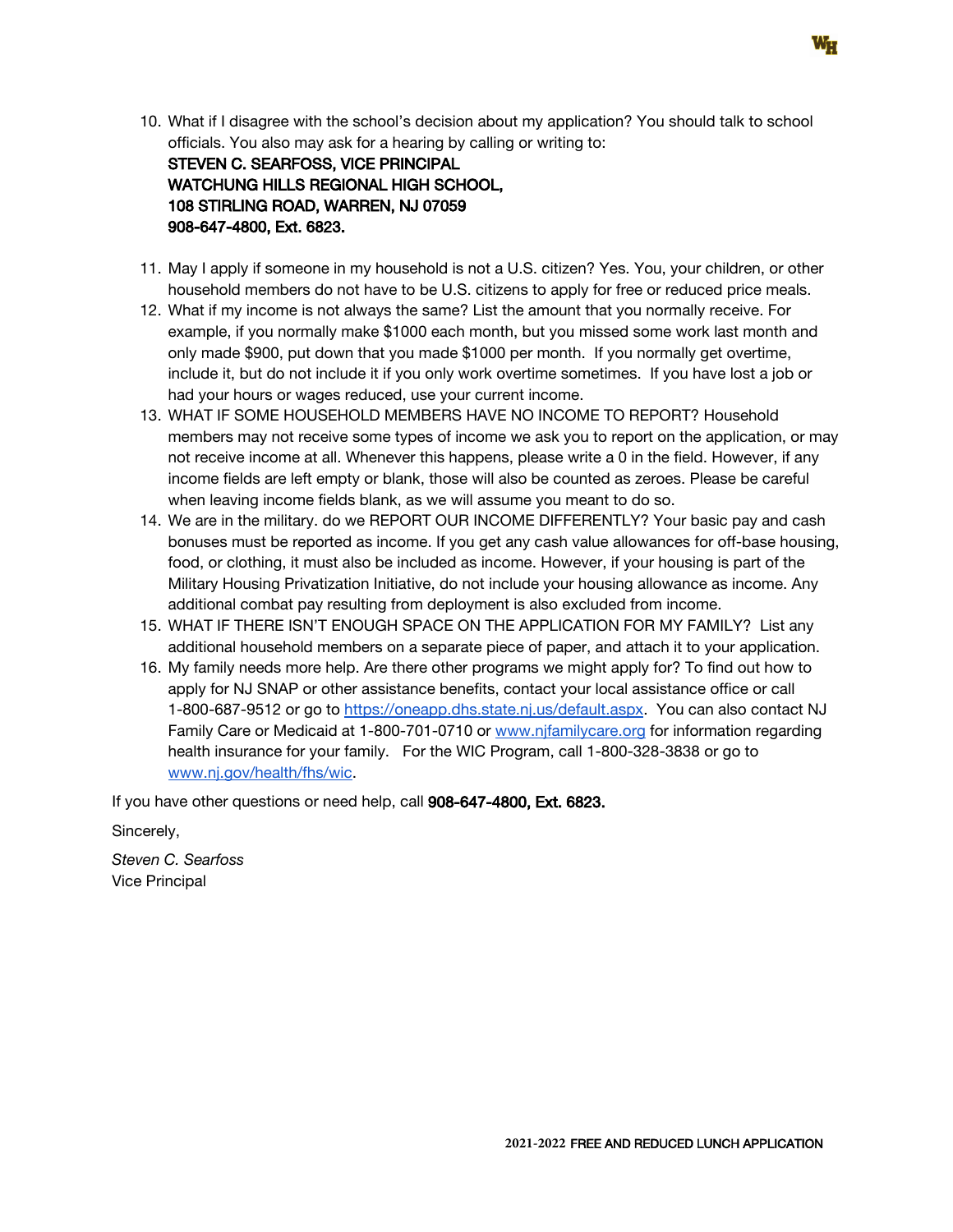# **PROVIDE PAYSTUB, TAX**

| <b>Application#</b>                                                                                                                                                                                                                                                                                                                                                                                      | 2021-2022 Application for Free and Reduced Price School Meals<br>Complete one application per household. Please type or use a pen (not a pencil).                                                                                                                                                                                                                                                                                                                                                                                                                                                                                                                                                                                    |                                                                                                            | Available online at:                              | www.whrhs.org PLEASE PROVIDE<br><b>PROOF OF INCOME: I.E. PAYSTUB, TAX</b><br><b>RETURN, ETC.</b>                                                      |                                                                                                                       |
|----------------------------------------------------------------------------------------------------------------------------------------------------------------------------------------------------------------------------------------------------------------------------------------------------------------------------------------------------------------------------------------------------------|--------------------------------------------------------------------------------------------------------------------------------------------------------------------------------------------------------------------------------------------------------------------------------------------------------------------------------------------------------------------------------------------------------------------------------------------------------------------------------------------------------------------------------------------------------------------------------------------------------------------------------------------------------------------------------------------------------------------------------------|------------------------------------------------------------------------------------------------------------|---------------------------------------------------|-------------------------------------------------------------------------------------------------------------------------------------------------------|-----------------------------------------------------------------------------------------------------------------------|
| List                                                                                                                                                                                                                                                                                                                                                                                                     | all Household Members; infants, children & students up to & including Grade 12 (if more spaces are required for additional names, attach another sheet of paper                                                                                                                                                                                                                                                                                                                                                                                                                                                                                                                                                                      |                                                                                                            |                                                   |                                                                                                                                                       |                                                                                                                       |
| Definition of Household<br><b>Member:</b> "Anyone who is<br>living with you and shares<br>income and expenses, even<br>if not related."<br>Children in Foster care and<br>children who meet the<br>definition of Homeless.<br>Migrant or Runaway are<br>eligible for free meals. Read<br>How to Apply for Free and<br><b>Reduced Price School</b><br><b>Meals</b> for more information.<br><b>STEP 2</b> | <b>Child's First Name</b><br>Do any Household Members (including you) currently participate in one or more of the following assistance programs: SNAP, TANF, or FDPIR?                                                                                                                                                                                                                                                                                                                                                                                                                                                                                                                                                               | <b>Child's Last Name</b><br>ΜI                                                                             | [press spacebar to advance]                       | this school district?<br>School Name (Abbr.) Grade<br>Yes                                                                                             | Homeless<br>Foster Migrant,<br>Runaway<br>Child<br><b>No</b><br>Aldde<br>all that<br>Check<br><b>YES</b><br><b>NO</b> |
| <b>STEP3</b>                                                                                                                                                                                                                                                                                                                                                                                             | If you answered $NO >$ Complete STEP 3.<br>Report Income for ALL Household Members (Skip this step if you answered 'Yes' to STEP 2)                                                                                                                                                                                                                                                                                                                                                                                                                                                                                                                                                                                                  | If you answered YES > Write a case number here then go to STEP 4 (Do not complete STEP 3)                  |                                                   | <b>Case Number:</b><br>How often?                                                                                                                     | Write only one case number in this space.                                                                             |
| Are you unsure what<br>income to include here?<br>Flip the page and review<br>the charts titled "Sources                                                                                                                                                                                                                                                                                                 | A. Child Income<br>Sometimes children in the household earn or receive income. Please include the TOTAL income received by all<br>Household Members listed in STEP 1 here.<br>B. All Adult Household Members (including yourself)<br>List all Household Members not listed in STEP 1 (including yourself) even if they do not receive income. For each Household Member listed, if they do receive income, report total gross income (before taxes)<br>for each source in whole dollars (no cents) only. If they do not receive income from any source, write '0'. If you enter '0' or leave any fields blank, you are certifying (promising) that there is no income to report.<br>Name of Adult Household Members (First and Last) | How often?<br>Earnings from Work<br>Bi-Weekly 2x Month Monthly<br>Weekly                                   | \$<br>Public Assistance/<br>Child Support/Alimony | Bi-Weekly 2x Month   Monthly<br>Weekly<br>Child income<br>How often?<br>Pensions/Retirement/<br>All Other Income<br>Weekly Bi-Weekly 2x Month Monthly | How often?<br>Bi-Weekly 2x Month Monthly<br>Weekly                                                                    |
| of Income" for more<br>information.<br>The "Sources of Income<br>for Children" chart will<br>help you with the Child<br>Income section.<br>The "Sources of Income<br>for Adults" chart will help<br>you with the All Adult<br><b>Household Members</b><br>section.                                                                                                                                       |                                                                                                                                                                                                                                                                                                                                                                                                                                                                                                                                                                                                                                                                                                                                      | $\overline{\phantom{a}}$<br>$\smile\smile$                                                                 | S<br>S                                            | \$<br>\$<br>\$<br>\$<br>\$<br>$\smile\smile\smile$                                                                                                    | $\overline{\phantom{a}}$                                                                                              |
|                                                                                                                                                                                                                                                                                                                                                                                                          | <b>Total Household Members</b><br>(Children and Adults)                                                                                                                                                                                                                                                                                                                                                                                                                                                                                                                                                                                                                                                                              | Last Four Digits of Social Security Number (SSN) of<br>Primary Wage Earner or Other Adult Household Member | $\mathsf{x}$<br>ΙX<br>X X X                       | Check if no SSN                                                                                                                                       |                                                                                                                       |
| <b>STEP 4</b>                                                                                                                                                                                                                                                                                                                                                                                            |                                                                                                                                                                                                                                                                                                                                                                                                                                                                                                                                                                                                                                                                                                                                      |                                                                                                            |                                                   | Contact information and adult signature. Mail Completed Form To: 108 Stirling Rd. Warren, NJ 07059; ATTN: Mr. Steven Searfoss, VP                     |                                                                                                                       |

Printed name of adult signing the form **Signature of adult** Signature of adult Today's date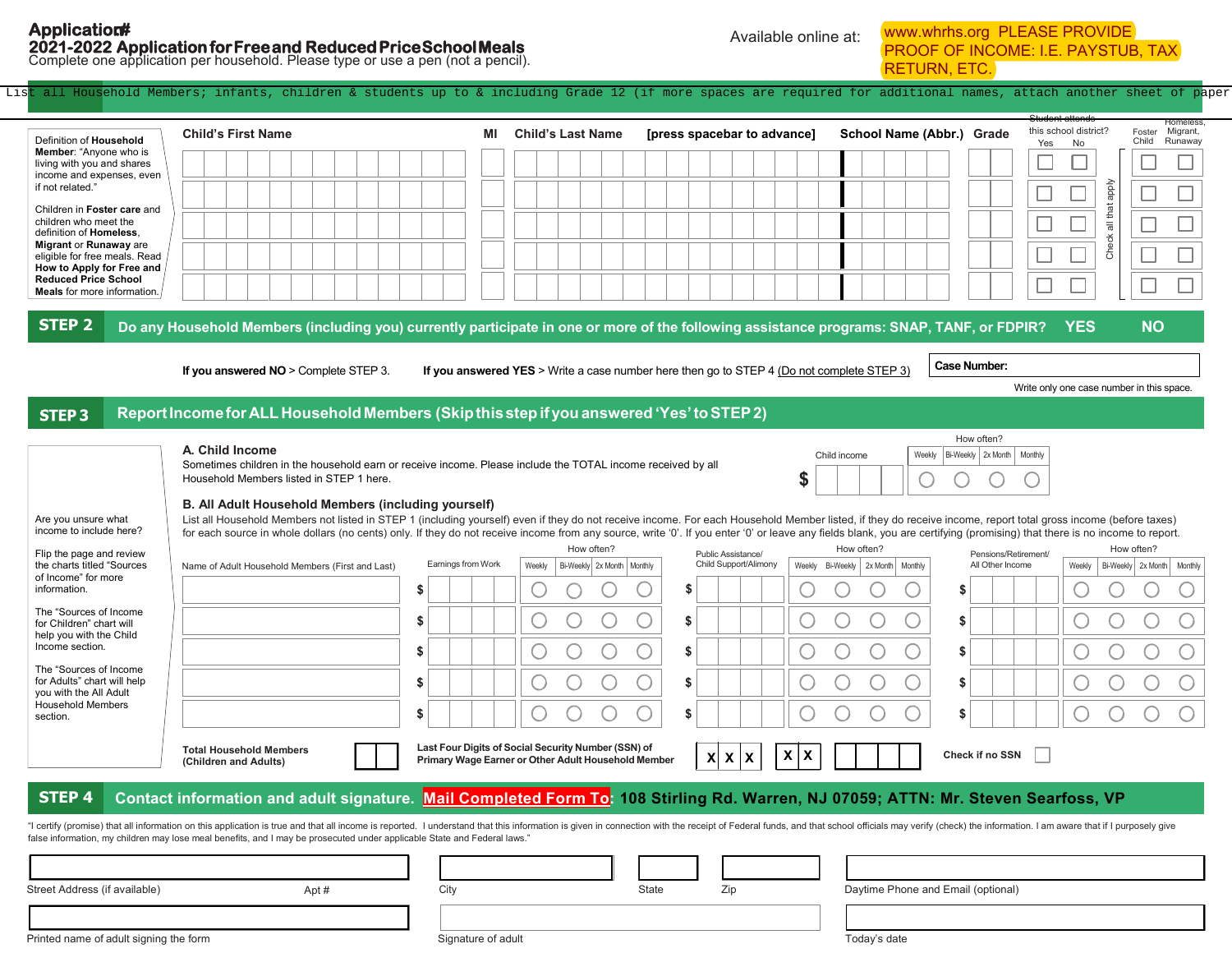|                                                                     | Sources of Income for Children                                                                                                                                                |                                                                                                     | Sources of Income for Adults                                                                                                                                                |                                                                                                                 |
|---------------------------------------------------------------------|-------------------------------------------------------------------------------------------------------------------------------------------------------------------------------|-----------------------------------------------------------------------------------------------------|-----------------------------------------------------------------------------------------------------------------------------------------------------------------------------|-----------------------------------------------------------------------------------------------------------------|
| Sources of Child Income                                             | Example(s)                                                                                                                                                                    | <b>Earnings from Work</b>                                                                           | <b>Public Assistance /</b><br><b>Alimony / Child Support</b>                                                                                                                | Pensions / Retirement /<br>All Other Income                                                                     |
| - Earnings from work                                                | - A child has a regular full or part-time job<br>where they earn a salary or wages                                                                                            | - Salary, wages, cash<br>bonuses                                                                    | - Unemployment benefits<br>- Worker's compensation                                                                                                                          | - Social Security<br>(including railroad                                                                        |
| - Social Security<br>- Disability Payments<br>- Survivor's Benefits | - A child is blind or disabled and receives Social<br>Security benefits<br>- A Parent is disabled, retired, or deceased, and<br>their child receives Social Security benefits | - Net income from self-<br>employment (farm or<br>business)<br>If you are in the U.S. Military:     | - Supplemental Security<br>Income (SSI)<br>- Cash assistance from<br>State or local<br>government<br>- Alimony payments<br>- Child support payments<br>- Veteran's benefits | retirement and black lung<br>benefits)<br>- Private pensions or<br>disability benefits<br>- Regular income from |
| -Income from person outside the household                           | - A friend or extended family member<br>regularly gives a child spending money                                                                                                | - Basic pay and cash bonuses<br>(do NOT include combat pay,                                         |                                                                                                                                                                             | trusts or estates<br>- Annuities<br>- Investment income<br>- Earned interest                                    |
| -Income from any other source                                       | - A child receives regular income from a<br>private pension fund, annuity, or trust                                                                                           | FSSA or privatized housing<br>allowances)<br>- Allowances for off-base<br>housing, food and dothing | - Strike benefits                                                                                                                                                           | - Rental income<br>- Regular cash payments<br>from outside household                                            |

#### **OPTIONAL Children's Racial and Ethnic Identities**

We are required to ask for information about your children's race and ethnicity. This information is important and helps to make sure we are fully serving our community. Responding to this section is optional and does not affect your children's eligibility for free or reduced price meals.

| Ethnicity (check one):    | Hispanic or Latino                | Not Hispanic or Latino |         |                           |                                           |       |
|---------------------------|-----------------------------------|------------------------|---------|---------------------------|-------------------------------------------|-------|
| Race (check one or more): | American Indian or Alaskan Native |                        | Asian I | Black or African American | Native Hawaiian or Other Pacific Islander | White |

The **Richard B. Russell National School Lunch Act** requires the information on this application. You do not have to give the information, but if you do not, we cannot approve your child for free or reduced price meals. You must include the last four digits of the social security number of the adult household member who signs the application. The last four digits of the social security number is not required when you apply on behalf of a foster child or you list a Supplemental Nutrition Assistance Program (SNAP), Temporary Assistance for Needy Families (TANF) Program or Food Distribution Program on Indian Reservations (FDPIR) case number or other FDPIR identifier for your child or when you indicate that the adult household member signing the application does not have a social security number. We will use your information to determine if your child is eligible for free or reduced price meals, and for administration and enforcement of the lunch and breakfast programs. We MAY share your eligibility information with education, health, and nutrition programs to help them evaluate, fund, or determine benefits for their programs, auditors for program reviews, and law enforcement officials to help them look into violations of program rules.

In accordance with Federal civil rights law and U.S. Department of Agriculture (USDA) civil rights regulations and policies, the USDA, its Agencies, offices, and employees, and institutions participating in or administering USDA programs are prohibited from discriminating based on race, color, national origin, sex, disability, age, or reprisal or retaliation for prior civil rights activity in any program or activity conducted or funded by USDA.

Persons with disabilities who require alternative means of communication for program information (e.g. Braille, large print, audiotape, American Sign Language, etc.), should contact the Agency (State or local) where they applied for benefits. Individuals who are deaf, hard of hearing or have speech disabilities may contact USDA through the Federal Relay Service at (800) 877-8339. Additionally, program information may be made available in languages other than English.

**To file a program complaint of discrimination**, complete the USDA Program Discrimination Complaint Form, (AD-3027) found online at[: http://www.ascr.usda.gov/complaint\\_filing\\_cust.html, a](http://www.ascr.usda.gov/complaint_%EF%AC%81ling_cust.html)nd at any USDA office, or write a letter addressed to USDA and provide in the letter all of the information requested in the form. To request a copy of the complaint form, call (866) 632-9992. Submit your completed form or letter to USDA by:

mail civil rights complaints **only** to: U.S. Department of Agriculture Office of the Assistant Secretary for Civil Rights 1400 Independence Avenue, SW Washington, D.C. 20250-9410 fax: (202) 690-7442; or email: [program.intake@usda.gov.](mailto:program.intake@usda.gov) This institution is an equal opportunity provider.

#### **Do not fill out For School Use Only**

| Annual Income Conversion: Weekly x 52, Every 2 Weeks x 26, Twice a Month x 24 Monthly x 12 |                                                  |                                        |      |                                       |      |  |  |
|--------------------------------------------------------------------------------------------|--------------------------------------------------|----------------------------------------|------|---------------------------------------|------|--|--|
|                                                                                            | How often?                                       |                                        |      | Eligibility:                          |      |  |  |
| <b>Total Income</b>                                                                        | 2x Month   Monthly<br><b>Bi-Weekly</b><br>Weekly | <b>Household Size</b>                  |      | Denied<br>Reduced<br>Free             |      |  |  |
|                                                                                            |                                                  | <b>Categorical Eligibility</b>         |      |                                       |      |  |  |
| <b>Determining Official's Signature</b>                                                    | Date                                             | <b>Confirming Official's Signature</b> | Date | <b>Verifying Official's Signature</b> | Date |  |  |
|                                                                                            |                                                  |                                        |      |                                       |      |  |  |